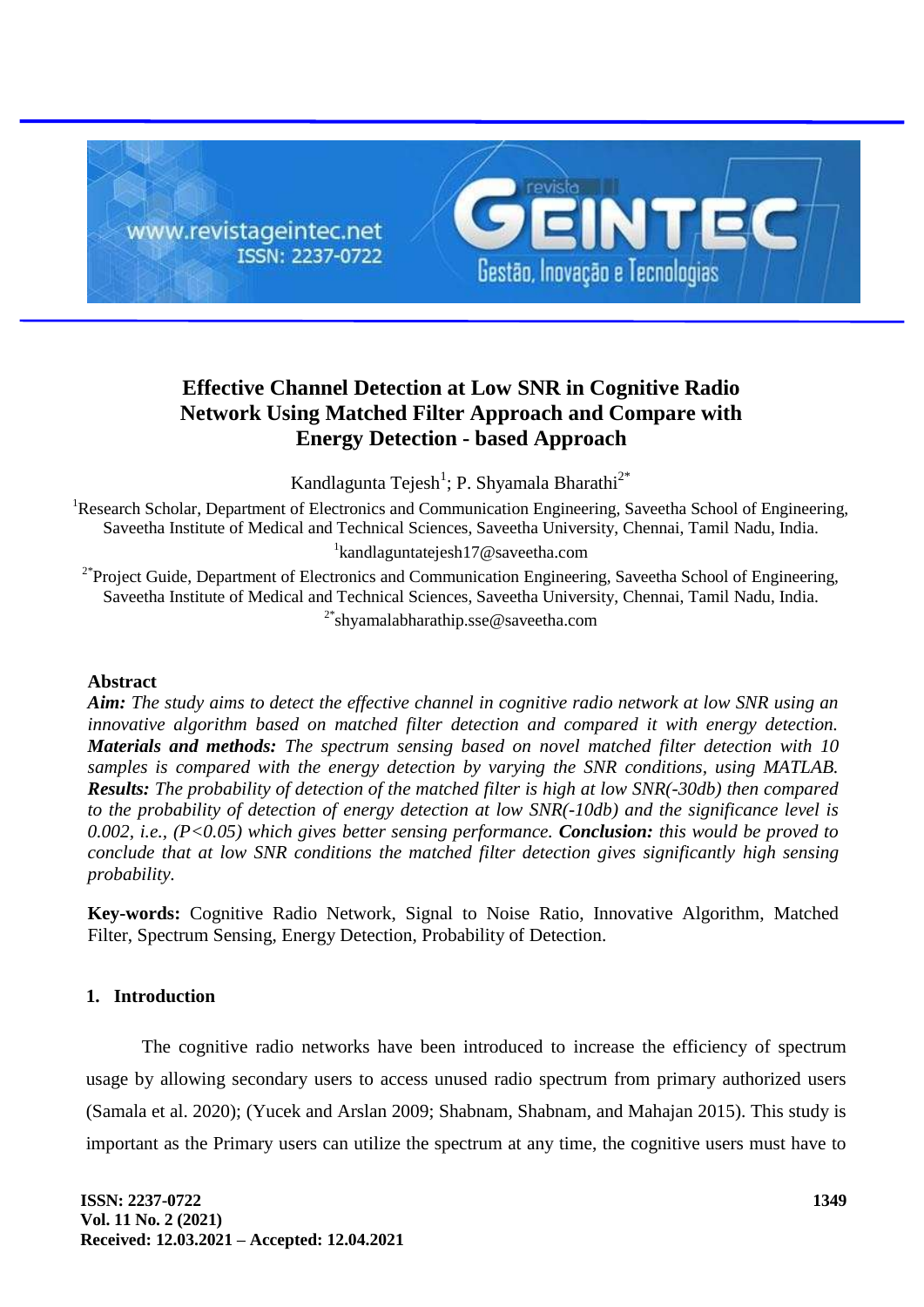sense the spectrum to check whether it is accessible or not and should be able to identify very weak primary user signals (Deepak, Shyamala Bharathi, and Kumar 2017); (Joykutty and Baranidharan 2020). There are various applications where cognitive radio networks are used as mobile computing and all emergency fields like medicine, military, etc. (Yanbin, Zhongji, and Xu 2012); (Wu et al. 2020).

Several distinct methods identified the sensing probability of signal transmissions have been suggested are Energy Detection Technique is widely known as a spectrum sensing technique. It was derived from the principle that the energy of the received signal to be identified was greater than the energy and noise. It can only detect the signal of the primary user if the detected energy is higher than the threshold. It has a low sensing probability at low SNR, and it cannot distinguish between the signal and the noise (Arjoune et al. 2018); (Nayak et al. 2020). In autocorrelation Based Detection the value of the acquired signal autocorrelation coefficient is used. The PU signal was present when the two values are near, if not absent. This system can discern the signal from the noise, but the drawbacks were internal thermal noise was not detected by it and it was poor spectrum sensing (Salahdine and El Ghazi 2017); (M. and Sindhu 2019; Reyes et al. 2016). In the cyclostationary feature detector, the spectrum sensing technique can discern the modulated signal from additive noise. It was used at a low Signal to Noise Ratio (SNR), it can distinguish PU signal from noise. High computing complexity and long sensing time are the major drawbacks of this approach (M. and Sindhu 2019); (Yadav, Roy, and Kundu 2016).

Previously our team has a rich experience in working on various research projects across multiple disciplines (Sathish and Karthick 2020; Varghese, Ramesh, and Veeraiyan 2019; S. R. Samuel, Acharya, and Rao 2020; Venu, Raju, and Subramani 2019; M. S. Samuel et al. 2019; Venu, Subramani, and Raju 2019; Mehta et al. 2019; Sharma et al. 2019; Malli Sureshbabu et al. 2019; Krishnaswamy et al. 2020; Muthukrishnan et al. 2020; Gheena and Ezhilarasan 2019; Vignesh et al. 2019; Ke et al. 2019; Vijayakumar Jain et al. 2019; Jose, Ajitha, and Subbaiyan 2020). Now the growing trend in this area motivated us to pursue this project.

Most of the spectrum sensing methods are focused to detect SNR aspects. However, at low SNR, there was a poor sensing probability. So an innovative algorithm based on Matched filter detection technique was proposed in this study to detect effective channels at low SNR to achieve improved sensing probability.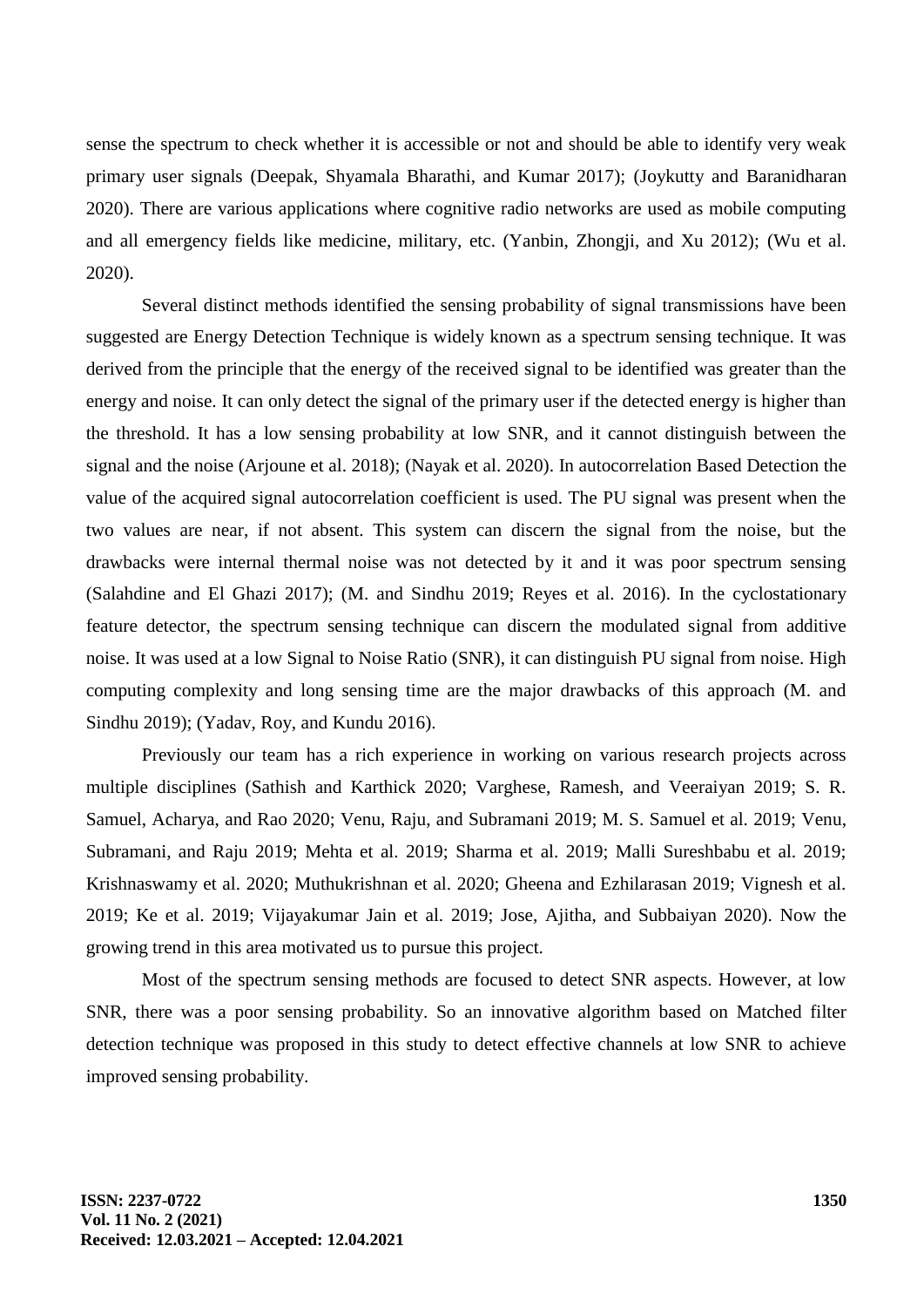# **2. Materials and Methods**

The study setting of the proposed work done in SIMATS. The number of groups used in this analysis was 2. The sample size of this study was 10 for each group. group 1 was the energy detection-based spectrum sensing technique. The sample preparation for group 2 was the matched filter detection technique. 80% of G power was used for testing.

#### **2.1. In Sample Preparation Group 1**

10 samples were used to analyze the results by using the energy detection technique, which was derived from the principle that the energy of the received signal to be identified as being greater than the energy of noise. Since it ignores the form of the received signal with a known threshold, an energy detector was called a blind signal detector. The threshold value can be fixed according to spectrum conditions. Although energy detection can be implemented without any a priori knowledge of the primary user signal, the technique has some difficulties. Firstly, it has a low sensing probability at low SNR, and it cannot distinguish between the signal and the noise (Arjoune et al. 2018).

#### **2.2. In sample Preparation Group 2**

10 samples were used to analyze the results by the matched filter detection, which intended to increase the output signal-to-noise ratio of an input signal. The matching filter recognizes where a cognitive user has input from the primary user signal. The matched filter function was equivalent to correlation in which the undetermined signal complexed with a filter whose impulse response was the version of a reference signal mirror and time-shifted (Salahdine et al. 2015). Since only 0 (1/SNR) samples are needed to satisfy a given probability of detection restriction, matched filter detection takes less time to detect. In stationary Additive white Gaussian noise, matched filter detection has been referred to as the optimal detection mechanism where cognitive radio users detect the primary user signal.



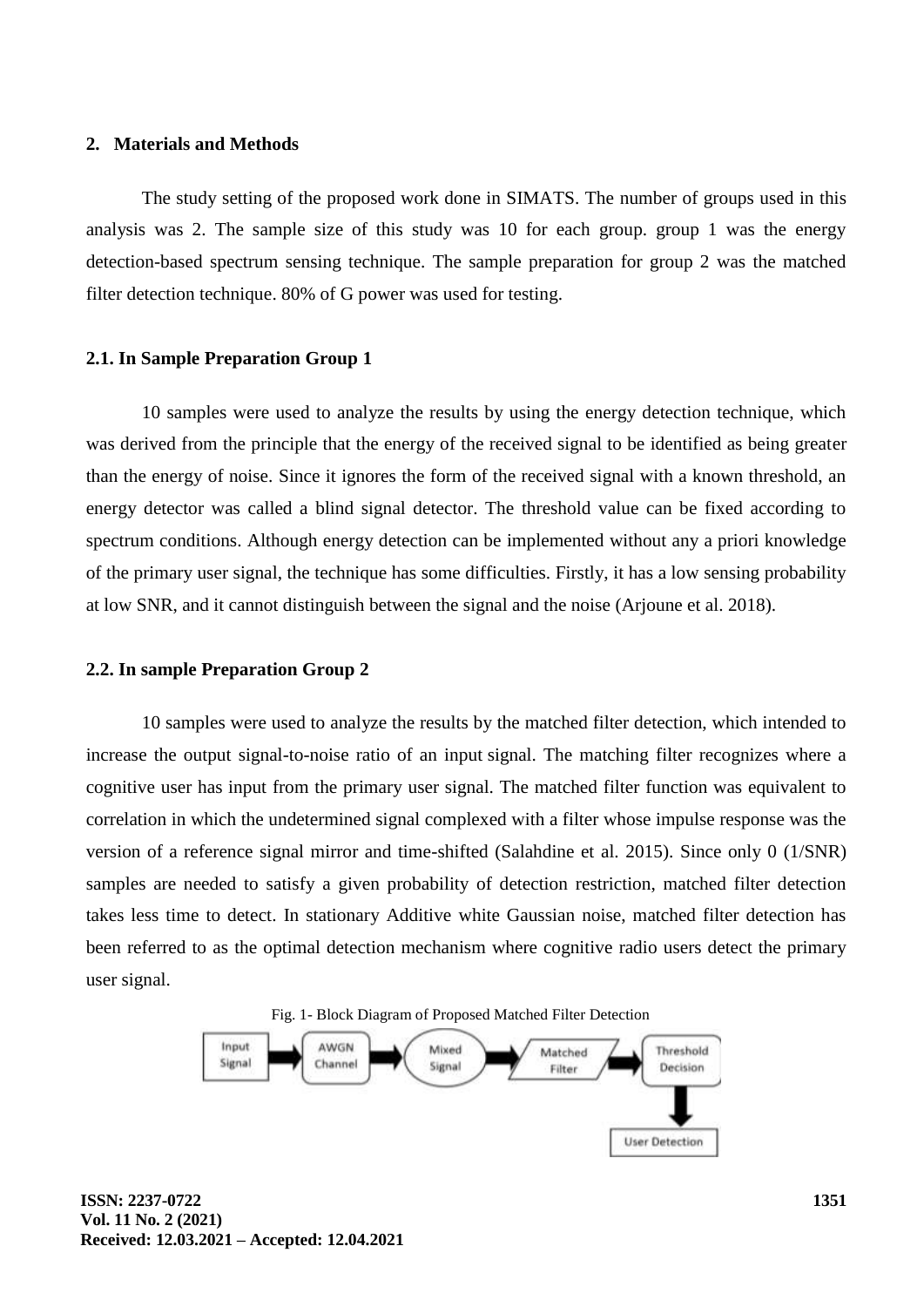The input signal was allowed to pass into the channel, exposed to additive white Gaussian noise, and then output as a mixed signal. The matched filter Fig.1 has been the input for this mixedsignal whereas the impulse response was converted into the matched filter data, related to the PU detection threshold. The signal threshold, governed by the impulse response of the matched filter and its output then differentiated from the signal threshold for primary user (PU) detection. The signal Threshold, determined by two possible methods, was stated here One method found the signal energy and set it to half, fix it as a threshold. Another method measured the standard deviation of the signal by measuring and using the mean as a threshold. Of the two methods, the first technically proven to be ideal(Shobana, Saravanan, and Muthaiah 2013).

#### **2.3. Proposed System**



Fig. 2- Flow Diagram of Proposed Matched Filter Process

Set the threshold once the signal presence was determined based on the spectrum sensing model Fig. 2 can be formulated as:

# $S(N) = {G(n) H_0: Signal Absent}$

 ${h*p(n)+G(n) H_1: Signal Present (1) where N is the number of samples, p(n) is the Primary}$ User Signal, G(n) is the Additive White Gaussian Noise (AWGN) with zero mean and variance  $\sigma_w^2$ , S(n) be the Secondary User received signal, and *h* means the complex channel gain of the sensing channel.  $H_1$  and  $H_0$  signify respectively the presence and the absence of the primary user signal. The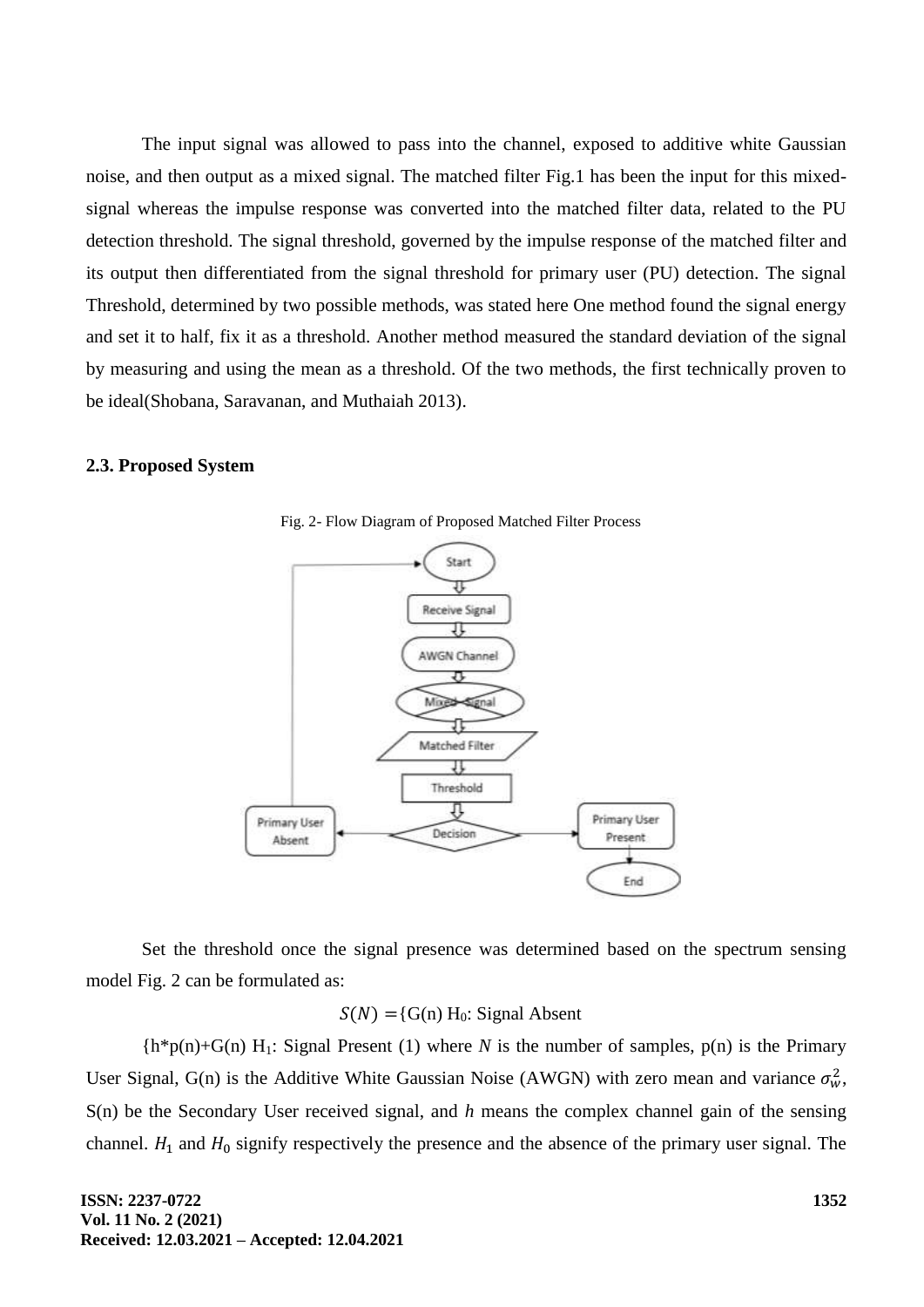Primary user signal recognition was implemented using one of the spectrum sensing techniques to determine between the two hypotheses  $H_0$  and  $H_1$ .

The sensing decision (2) performed as:

$$
\{ \text{ if } T \ge \tau, H_1
$$
  
if  $T < \tau, H_0$  (2)

Where  $T$  denotes the detector's test statistic,  $\tau$  represents the sensing threshold. SU will enter the PU channel even though the PU signal was not present. Otherwise, it won't be able to access the channel at any moment.

Matched filter detection (3) obtained by

$$
T_{mfd} = \sum_{n=0}^{N-1} S(n) * x(n)
$$
 (3)

Where  $S(n)=2\sqrt{P}\cos(2\pi f^*)$ , the S represents the secondary user obtained signal, *x* be the primary user signal, and  $T_{mfd}$  denotes the matched filter detector test statistics.

As a linear combination of Gaussian random variables,  $T_{mfd}$  (3) also approximated as a gaussian random variable.

{if 
$$
T_{mfd} \geq \tau
$$
, The signal is present  
if  $T_{mfd} < \tau$ , The signal is absent\t(4)

The probability of detection was given by using the Nyman-Pearson criterion.

 $P_d = P(T_{mfd} > \tau)$ , or signal present.

To improve the performance of the matched filter with the signal to noise ratio,  $\tau$  is divided by  $\sqrt{\rho_{\rm w}^2}$ 

$$
P_d = P(T_{mfd} > \frac{\tau}{\sqrt{\rho_{\sqrt{w}}^2 E}})
$$
(5)  

$$
P_d = Q(\frac{\tau - E}{\sqrt{\rho_w^2 E}}),
$$
  

$$
P_d = Q(\frac{\tau - E}{\rho_w \sqrt{E}})
$$
(6)

Where E be the PU signal energy, Q(.) be the Q- function, and  $\rho_w^2$  the noise variance,  $\tau$  be the sensing threshold.

PU signal energy can be expressed as

$$
E = \sum_{n=0}^{N-1} S(n)^2
$$
 (7)

The probability of false alarm was given by the Nyman-Pearson criterion,

$$
P_{fa} = P(T_{mfd} > \tau)
$$
 or signal Absent

**ISSN: 2237-0722 Vol. 11 No. 2 (2021) Received: 12.03.2021 – Accepted: 12.04.2021** **1353**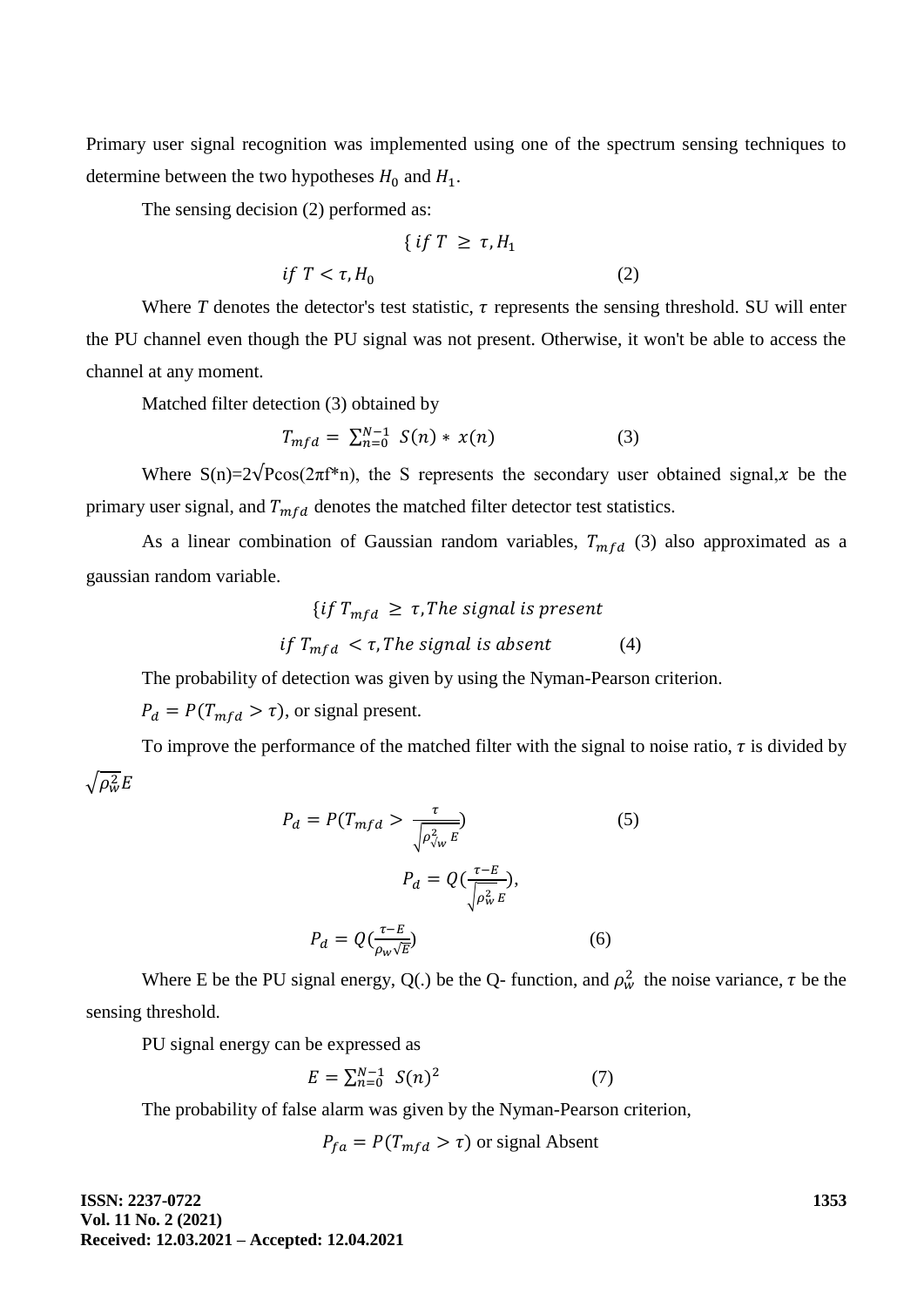$$
= P(T_{mfd} > \frac{\tau}{\sqrt{\rho_w^2 E}}) \quad (8) \ P_{fa} = Q\left(\frac{\tau}{\sqrt{\rho_w^2 E}}\right)
$$

$$
P_{fa} = Q\left(\frac{\tau}{\rho_w \sqrt{E}}\right) (9)
$$

Equations (4) and (6) to estimate the probability of detection and probability of false alarm and sensing probability of cognitive users under CR networks are maximized. System parameters are observed from (table.1) to calculate the sensing probability of the spectrum.

| <b>Parameters</b>         | <b>Value</b>     |
|---------------------------|------------------|
| No. of samples            | 100              |
| <b>SNR</b>                | $-10, -20, -30$  |
| PF                        | 0.01, 0.1, 0.99  |
| <b>Simulation time</b>    | 1000 s           |
| <b>Transmission range</b> | 100 <sub>m</sub> |
| <b>Threshold value</b>    | 0,1              |
| <b>Signal Power</b>       | 1W               |

Table 1- System Parameters to Undergo Spectrum Sensing

The SPSS software tool was used for the statistical analysis of two groups. The significance of the study was calculated under an independent sample T-test. The independent variable in this study was the signal-to-noise ratio and the dependent variable was the probability of detection.

## **3. Results**

Fig. 3- Shows the Sensing Probability of Energy Detection (ED) and Matched Filter Detection (MFD). The Sensing Probability of ED appears to be Partially High at Fixed SNR of -10 dB Compared to MFD

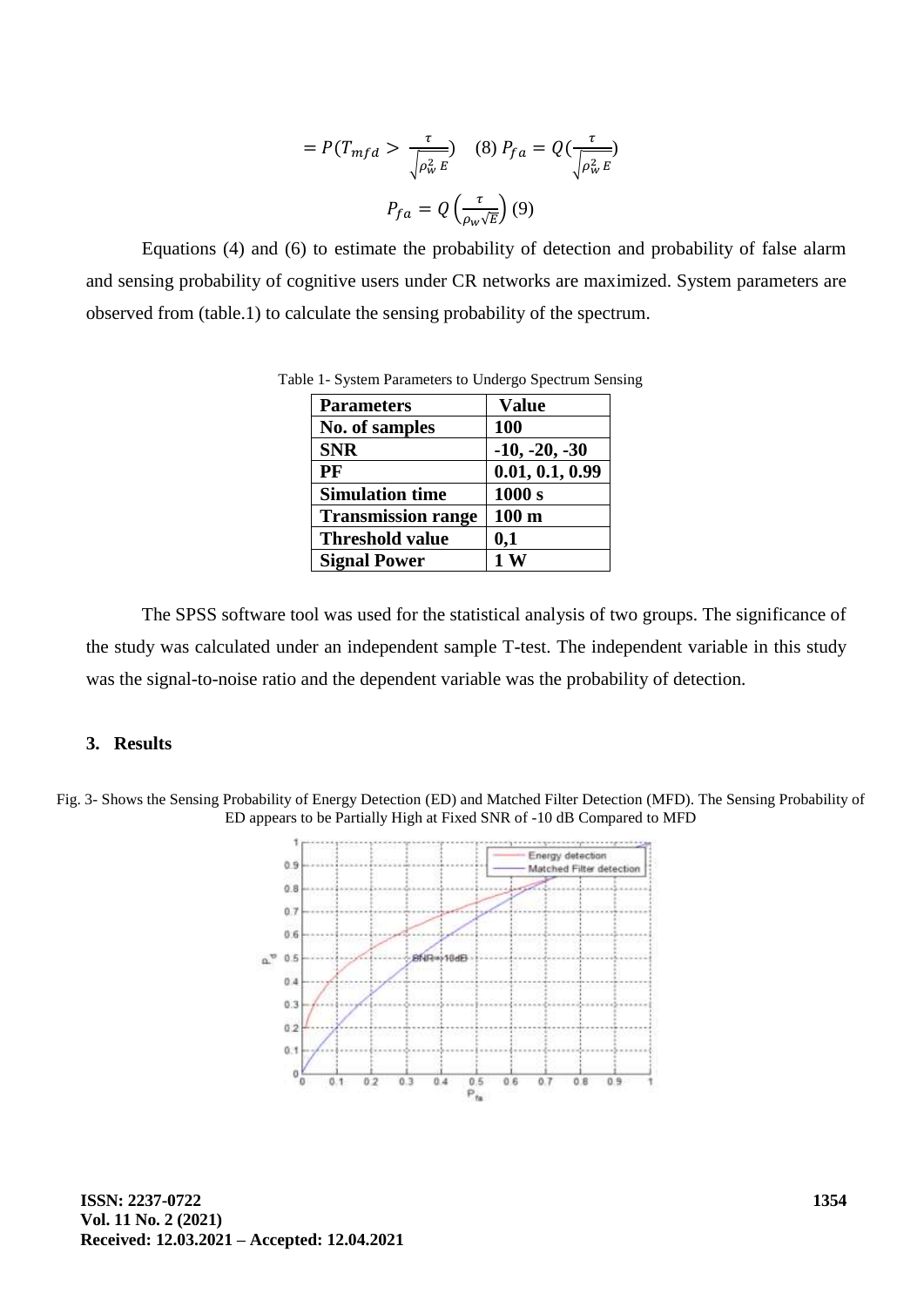Figure. 3 shows at low SNR -10dB, energy detection begins with a probability of detection (0.2) and the matched filter begins with a probability of detection (0.02) in low false alarm (.01). The sensing probability of ED is (0.75) and MFD is (0.70).



Fig. 4- Shows the Sensing Probability of Energy Detection and Matched Filter Detection. The Sensing Probability of MFD Appears to be Improved at Fixed SNR of -20 dB Compared to Energy Detection

Fig. 4 shows at low SNR -20dB energy detection begins with a probability of detection (0.07), and matched filter begins with a probability of detection (0.01) in low false alarm (.01). The sensing probability of ED (0.52) and MFD (0.57).





**ISSN: 2237-0722 Vol. 11 No. 2 (2021) Received: 12.03.2021 – Accepted: 12.04.2021**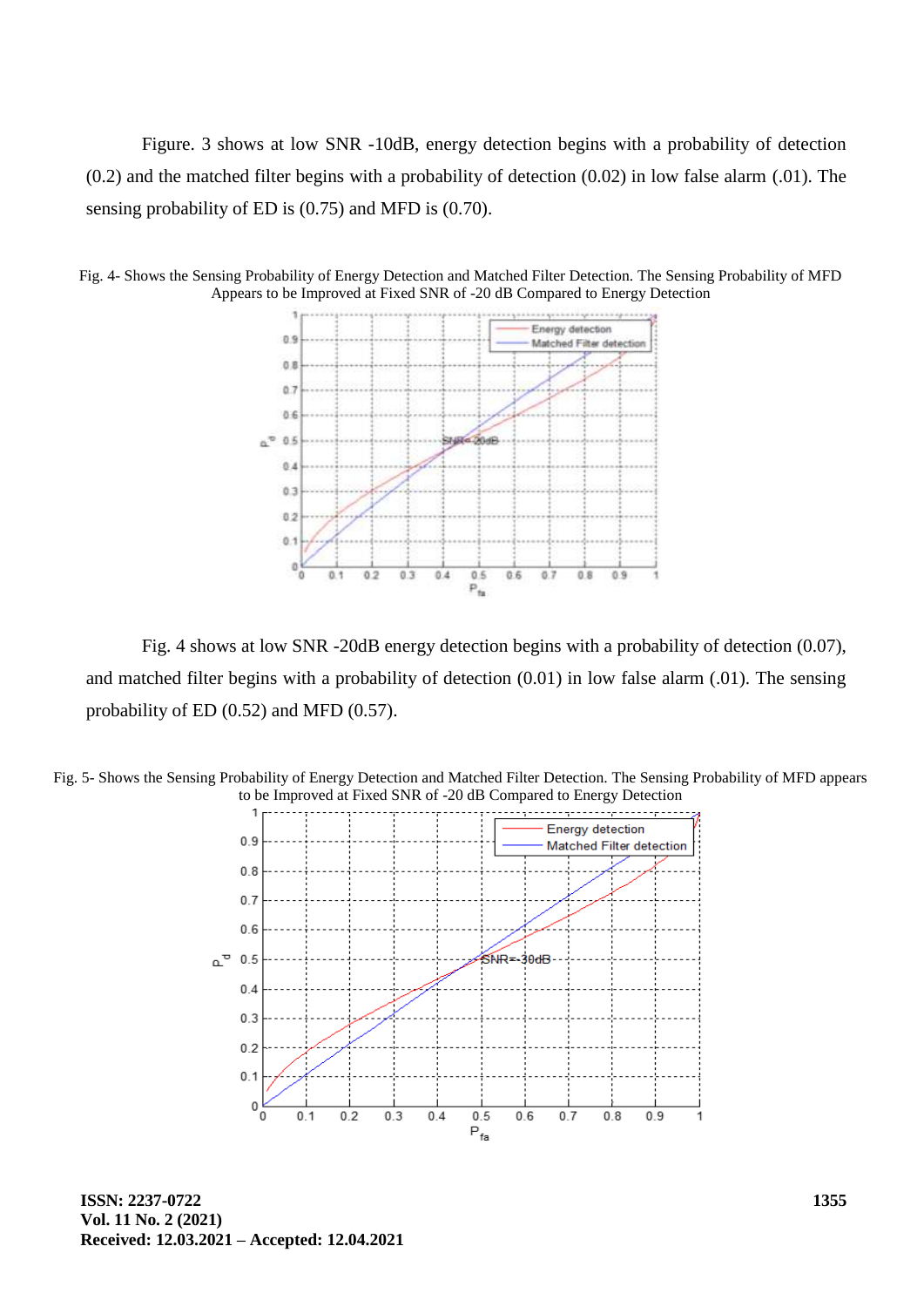Figure. 5 shows at low SNR -30dB, energy detection starts with a probability of detection (0.05), and the matched filter starts with a probability of detection (0.001) in low false alarm (.01). The sensing probability of ED (0.49) and MFD (0.54).

Table 2 shows the group statistical analysis with 10 samples, Energy detection obtained a standard deviation of 0.13 with 0.05 standard error while matched filter detection obtained 0.25 standard deviation with 0.1 standard error.

Table 2- Group Statistics Results Reveal the Mean and Standard Deviation for the Matched Filter Detection **Group Statistics** 

|                          | <b>GROUP</b> | N  | Mean   | Std. Deviation | Std. Error Mean |
|--------------------------|--------------|----|--------|----------------|-----------------|
| Probability of Detection | ED           | 10 | 0.4257 | 0.13219        | 0.05752         |
|                          | MFD          | 10 | 0.5200 | 0.25431        | 0.10746         |

Table 3- Shows the Comparison of the Probability of Detection between Energy Detection and Matched Filter Detection. There is a Statistically Significant difference in PD of Two Techniques is 0.02 (p<0.05) in Independent Sample t-test

|                                              | Levene's Test<br>for Equality of<br>Variances |       | t-test for equality of means |       |                      |                    |                          |                                                    |        |  |
|----------------------------------------------|-----------------------------------------------|-------|------------------------------|-------|----------------------|--------------------|--------------------------|----------------------------------------------------|--------|--|
|                                              | $\dot{F}$<br>Sig.                             |       | $^{\rm t}$                   | Dif.  | $Sig(2 -$<br>tailed) | Mean<br>Difference | Std. error<br>difference | 95%<br>confidence<br>interval of the<br>difference |        |  |
|                                              |                                               |       |                              |       |                      |                    |                          | lower                                              | upper  |  |
| PD<br>Equal<br>variances                     | 5.052                                         | 0.044 | $-.692$                      | 18    | .002                 | $-.08429$          | .12189                   | $-.34985$                                          | .18128 |  |
| assumed<br>Equal<br>variances not<br>assumed |                                               |       | $-.692$                      | 13,88 | .002                 | $-.08429$          | .12189                   | $-34985$                                           | .19063 |  |

As per the values obtained from the independent sample T-test Table 3, it can be identified that the significance value is 0.002, i.e., P<0.05. From Fig. 6, it can be concluded that the Matched filter has got significantly better performance than the energy detection.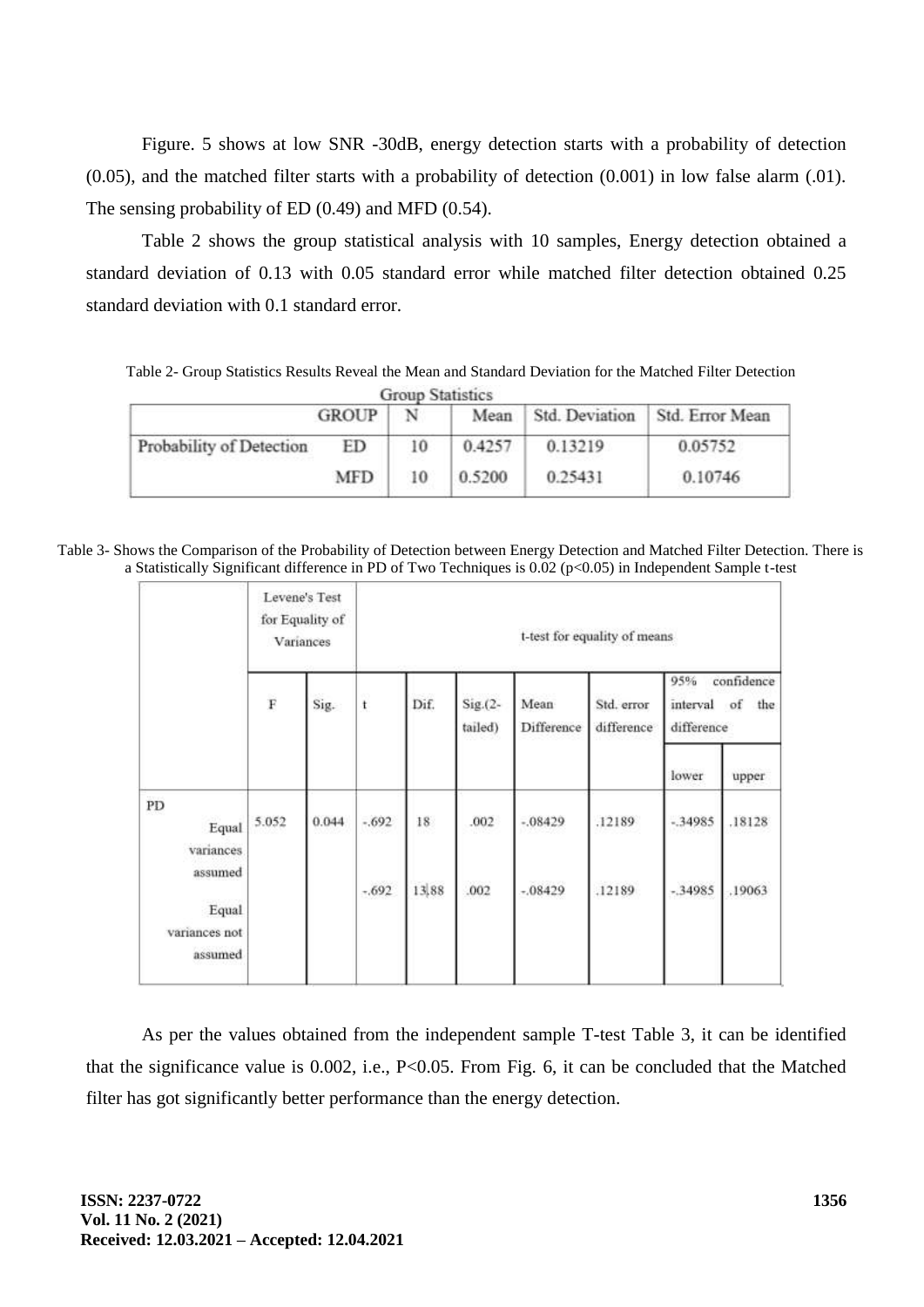Fig. 6- Bar Graph Represents the Comparison of the Mean Probability of Detection with Energy Detection(ED) and Matched Filter Detection(MFD). the Mean Probability of Detection of MFD is better than ED.X-axis is ED and MFD Techniques and Y-axis is the mean Probability of Detection  $\pm$  1 SD



## **4. Discussion**

In this study, the results were obtained by relating matched filter detection and energy detection by differentiating the SNR. It was understood that the sensing probability of energy detection decreases when decreased SNR and Matched filter detection probability of sensing performs significantly better.

The factors affecting the signal characteristics are the number of users, frequency, channel length, signal strength, and bandwidth which leads to fluctuating the spectrum sensing probability of cognitive users. The study of spectrum sensing of very weak primary user signals using energy detection showed at low SNR -30dB, sensing probability was poor (0.49) (Nayak et al. 2020). Another study by (Wu et al. 2020) observed that to find the unused spectrum the secondary user spectrum sensing time was high (0.2). The study of sensing techniques cannot distinguish the signal and noise from the secondary user signal for sensing the spectrum (M. and Sindhu 2019; Reyes et al. 2016); Bagwari et al. 2020). In this analysis sensing probability was increased (0.54) at low SNR -30dB and the sensing time of the spectrum was minimized (0.02). Hence it was observed that the proposed model was significantly higher.

Our institution is passionate about high quality evidence based research and has excelled in various fields (Vijayashree Priyadharsini 2019; Ezhilarasan, Apoorva, and Ashok Vardhan 2019; Ramesh et al. 2018; Mathew et al. 2020; Sridharan et al. 2019; Pc, Marimuthu, and Devadoss 2018; Ramadurai et al. 2019). We hope this study adds to this rich legacy.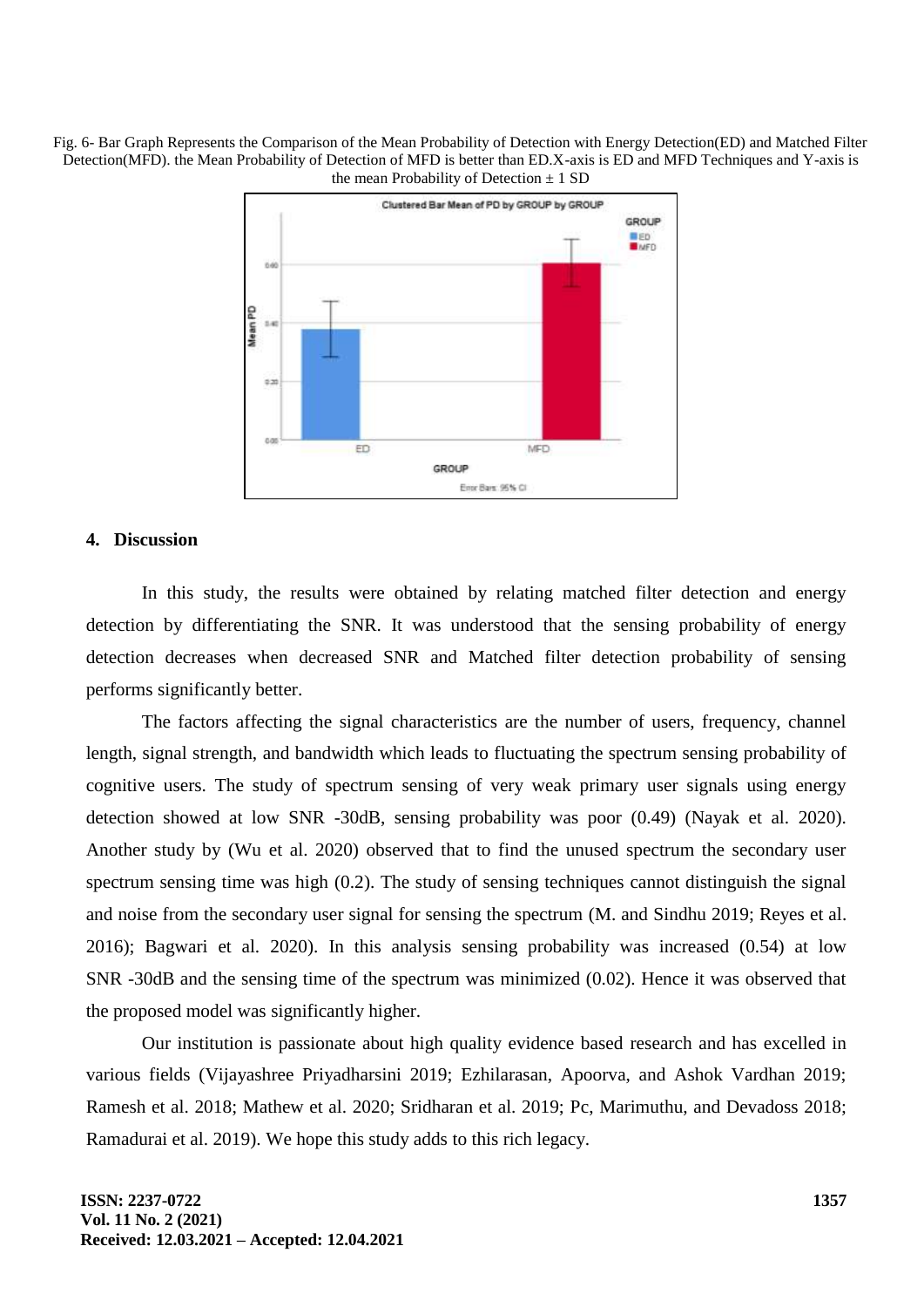The limitation of this study was that every type of primary user would require a dedicated receiver in a cognitive radio network. The Future scope is at higher bandwidths the spectrum sensing of the signal can improve in the Cognitive radio networks.

#### **5. Conclusion**

This paper discusses the need for CR technology to perform effectively at low SNR for comparing the matched filter detection approach with the energy detection-based approach. The results acquired as the energy detection-based approach be a less complex algorithm to calculate but spectrum sensing probability appeared to be poorer at low SNR conditions the matched filterdetection approach performed better than the energy detection-based approach as it begins operating at low SNR of -30 dB s and found optimal use of SNR for both.

#### **Declarations**

# **Conflict of Interests**

No conflict of interest in this manuscript.

## **Authors Contributions**

Author Kandlagunta  $Tejesh<sup>1</sup>$  was involved in data collection, data analysis, manuscript writing. Author P. Shyamala Bharathi<sup>2</sup> was involved in conceptualization, data validation, and critical review of the manuscript.

### **Acknowledgement**

The authors would like to express their gratitude towards the management of Saveetha School of Engineering, Saveetha Institute of Medical and Technical Sciences (Formerly known as Saveetha University) for providing the necessary infrastructure to carry out this study successfully.

### **Funding**

We thank the following organizations for providing financial support that enabled us to complete the study.

**ISSN: 2237-0722 Vol. 11 No. 2 (2021) Received: 12.03.2021 – Accepted: 12.04.2021**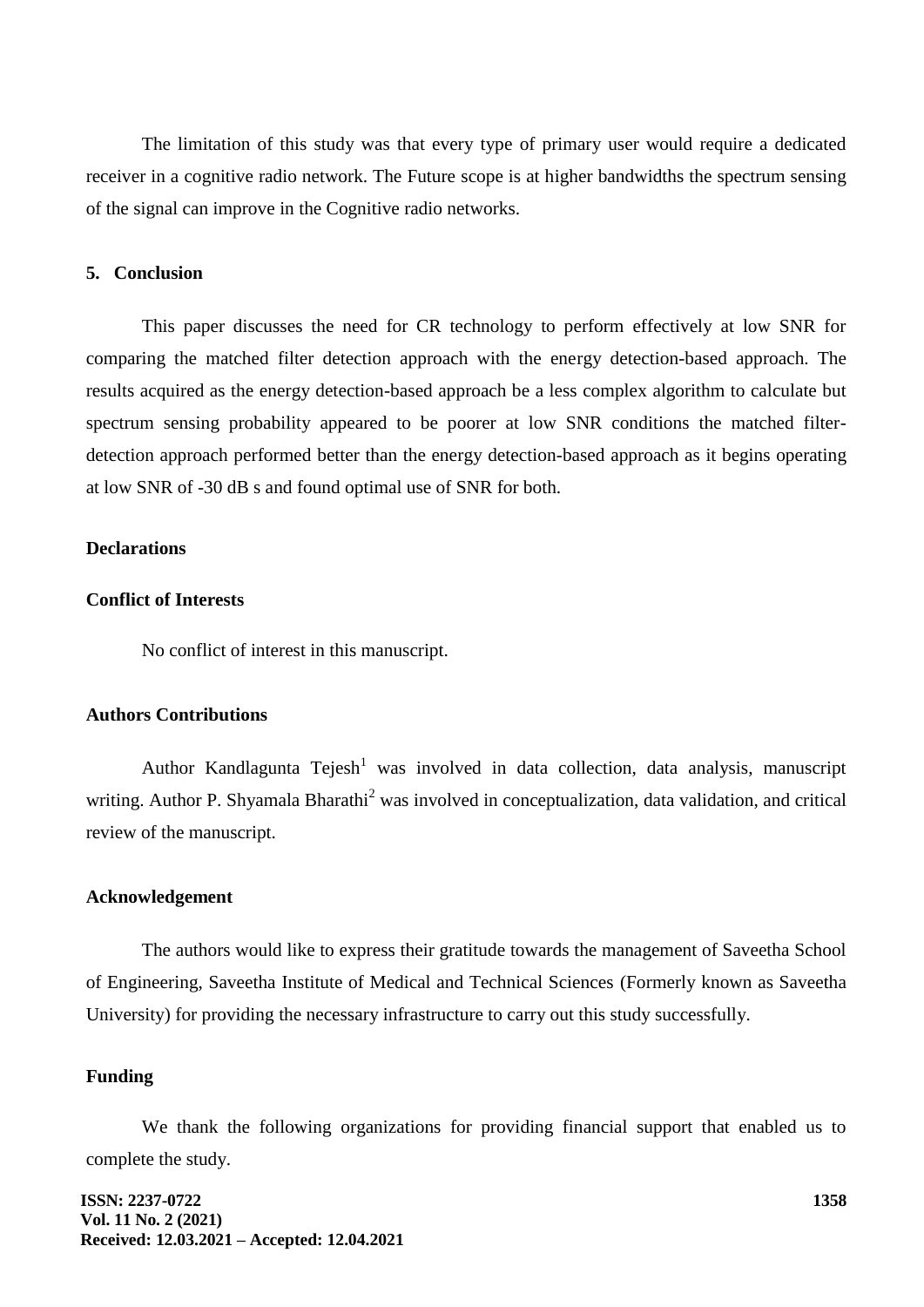- 1. SJK Infra Services,
- 2. Saveetha University,
- 3. Saveetha Institute of Medical and Technical Sciences,
- 4. Saveetha School of Engineering.

# **References**

Arjoune, Y., El Mrabet, Z., El Ghazi, H., & Tamtaoui, A. (2018). Spectrum sensing: Enhanced energy detection technique based on noise measurement. *In 2018 IEEE 8th annual computing and communication workshop and conference (CCWC),* 828-834. IEEE.

https://doi.org/10.1109/ccwc.2018.8301619

Deepak, B. R., Bharathi, P. S., & Kumar, D. (2017). Radio frequency anti-jamming capability improvement for cognitive radio networks: An evolutionary game theoretical approach. *In 2017 Fourth International Conference on Signal Processing, Communication and Networking (ICSCN),* 1-6. https://doi.org/10.1109/icscn.2017.8085719

Ezhilarasan, D., Apoorva, V.S., & Ashok Vardhan, N. (2019). Syzygium cumini extract induced reactive oxygen species‐mediated apoptosis in human oral squamous carcinoma cells. *Journal of Oral Pathology & Medicine, 48*(2), 115-121.

Gheena, S., & Ezhilarasan, D. (2019). Syringic acid triggers reactive oxygen species–mediated cytotoxicity in HepG2 cells. *Human & experimental toxicology, 38*(6), 694-702.

Jose, J., & Subbaiyan, H. (2020). Different treatment modalities followed by dental practitioners for ellis class 2 fracture–A questionnaire-based survey. *The Open Dentistry Journal, 14*(1), 59-65.

Joykutty, A.M., & Baranidharan, B. (2020). Cognitive Radio Networks: Recent Advances in Spectrum Sensing Techniques and Security. *In 2020 International Conference on Smart Electronics and Communication (ICOSEC),* 878-884. https://doi.org/10.1109/icosec49089.2020.9215360.

Ke, Y., Al Aboody, M.S., Alturaiki, W., Alsagaby, S.A., Alfaiz, F.A., Veeraraghavan, V.P., & Mickymaray, S. (2019). Photosynthesized gold nanoparticles from Catharanthus roseus induces caspase-mediated apoptosis in cervical cancer cells (HeLa). *Artificial cells, nanomedicine, and biotechnology, 47*(1), 1938-1946.

Krishnaswamy, H., Muthukrishnan, S., Thanikodi, S., Antony, G.A., & Venkatraman, V. (2020). Investigation of air conditioning temperature variation by modifying the structure of passenger car using computational fluid dynamics. *Thermal Science, 24*(1 Part B), 495-498.

Malli Sureshbabu, N., Selvarasu, K., Nandakumar, M., & Selvam, D. (2019). Concentrated growth factors as an ingenious biomaterial in regeneration of bony defects after periapical surgery: A report of two cases. *Case reports in dentistry.*

Mathew, M.G., Samuel, S.R., Soni, A.J., & Roopa, K.B. (2020). Evaluation of adhesion of Streptococcus mutans, plaque accumulation on zirconia and stainless steel crowns, and surrounding gingival inflammation in primary molars: Randomized controlled trial. *Clinical oral investigations, 24*(9), 3275-3280. https://link.springer.com/article/10.1007/s00784-020-03204-9

Mehta, M., Tewari, D., Gupta, G., Awasthi, R., Singh, H., Pandey, P., & Satija, S. (2019). Oligonucleotide therapy: an emerging focus area for drug delivery in chronic inflammatory respiratory diseases. *Chemico-biological interactions, 308,* 206-215.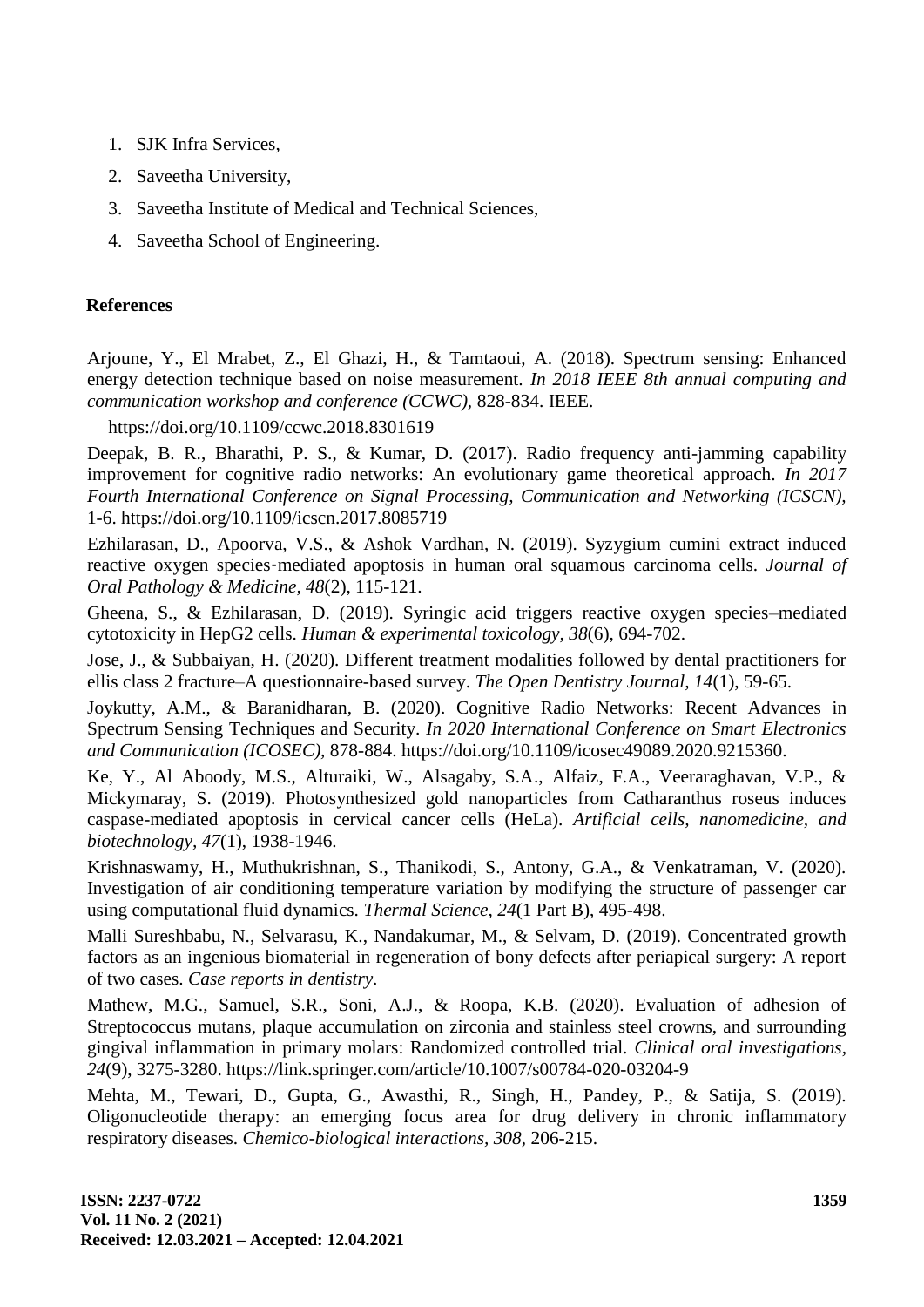Sherbin, K., & Sindhu, V. (2019). Cyclostationary feature detection for spectrum sensing in cognitive radio network. *In 2019 International Conference on Intelligent Computing and Control Systems (ICCS),* 1250-1254. https://doi.org/10.1109/iccs45141.2019.9065769

Muthukrishnan, S., Krishnaswamy, H., Thanikodi, S., Sundaresan, D., & Venkatraman, V. (2020). Support vector machine for modelling and simulation of Heat exchangers. *Thermal Science, 24*  (1 Part B), 499-503.

Nayak, D.K., Muduli, A., Hussain, M.T., Mirza, A.A., Gummadipudi, J.R., & Kumar, N.S. (2020). Channel allocation in cognitive radio networks using energy detection technique. *Materials Today: Proceedings, 33,* 934-938. https://doi.org/10.1016/j.matpr.2020.06.491

PC, J., Marimuthu, T., Devadoss, P., & Kumar, S.M. (2018). Prevalence and measurement of anterior loop of the mandibular canal using CBCT: A cross sectional study. *Clinical implant dentistry and related research, 20*(4), 531-534. https://europepmc.org/article/med/29624863

Ramadurai, N., Gurunathan, D., Samuel, A.V., Subramanian, E., & Rodrigues, S.J. (2019). Effectiveness of 2% Articaine as an anesthetic agent in children: randomized controlled trial. *Clinical oral investigations, 23*(9), 3543-3550.

Ramesh, A., Varghese, S., Jayakumar, N.D., & Malaiappan, S. (2018). Comparative estimation of sulfiredoxin levels between chronic periodontitis and healthy patients–A case-control study. *Journal of periodontology, 89*(10), 1241-1248.

Reyes, H., Subramaniam, S., Kaabouch, N., & Hu, W.C. (2016). A spectrum sensing technique based on autocorrelation and Euclidean distance and its comparison with energy detection for cognitive radio networks. *Computers & Electrical Engineering, 52,* 319-327.

https://doi.org/10.1016/j.compeleceng.2015.05.015

Salahdine, F., & El Ghazi, H. (2017). A real time spectrum scanning technique based on compressive sensing for cognitive radio networks. *In 2017 IEEE 8th Annual Ubiquitous Computing, Electronics and Mobile Communication Conference (UEMCON),* 506-511.

https://doi.org/10.1109/uemcon.2017.8249008

Salahdine, F., El Ghazi, H., Kaabouch, N., & Fihri, W.F. (2015). Matched filter detection with dynamic threshold for cognitive radio networks. *In 2015 international conference on wireless networks and mobile communications (WINCOM),* 1-6.

https://doi.org/10.1109/wincom.2015.7381345

Samala, S., Mishra, S., & Singh, S.S. (2020). Spectrum Sensing Techniques in Cognitive Radio Technology: A Review Paper. *Journal of Communications, 15*(7).

https://doi.org/10.12720/jcm.15.7.577-582

Samuel, M. S., Bhattacharya, J., Raj, S., Santhanam, N., Singh, H., & Singh, N.P. (2019). Efficient removal of Chromium (VI) from aqueous solution using chitosan grafted graphene oxide (CS-GO) nanocomposite. *International journal of biological macromolecules, 121,* 285-292.

Samuel, S.R., Acharya, S., & Rao, J.C. (2020). School Interventions–based Prevention of Early‐Childhood Caries among 3–5‐year‐old children from very low socioeconomic status: Two‐year randomized trial. *Journal of public health dentistry, 80*(1), 51-60.

Sathish, T., & Karthick, S. (2020). Wear behaviour analysis on aluminium alloy 7050 with reinforced SiC through taguchi approach. *Journal of Materials Research and Technology, 9*(3), 3481-3487.

Mahajan, R. (2015). Performance analysis of cyclostationary and energy detection spectrum sensing techniques. *In 2015 International Conference on Signal Processing, Computing and Control (ISPCC),* 247-251. https://doi.org/10.1109/ispcc.2015.7375034.